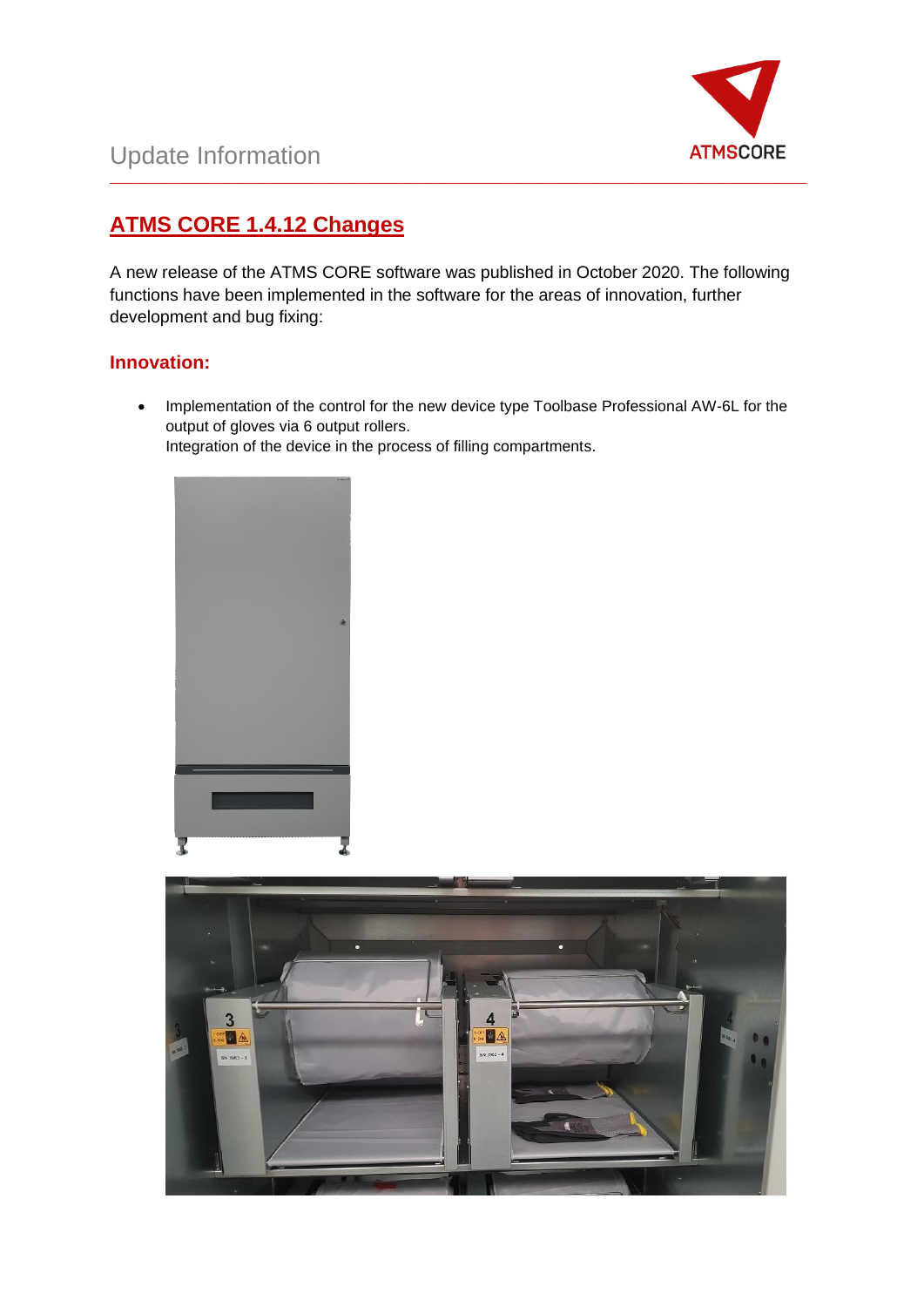

\_\_\_\_\_\_\_\_\_\_\_\_\_\_\_\_\_\_\_\_\_\_\_\_\_\_\_\_\_\_\_\_\_\_\_\_\_\_\_\_\_\_\_\_\_\_\_\_\_\_\_\_\_\_\_\_\_\_\_\_\_\_\_\_\_\_\_\_\_\_\_\_\_\_\_\_\_\_\_\_\_\_\_\_\_\_\_\_\_\_\_\_\_\_\_\_\_\_\_\_\_ • Implementation of user rights management for ATMS LEAN systems.

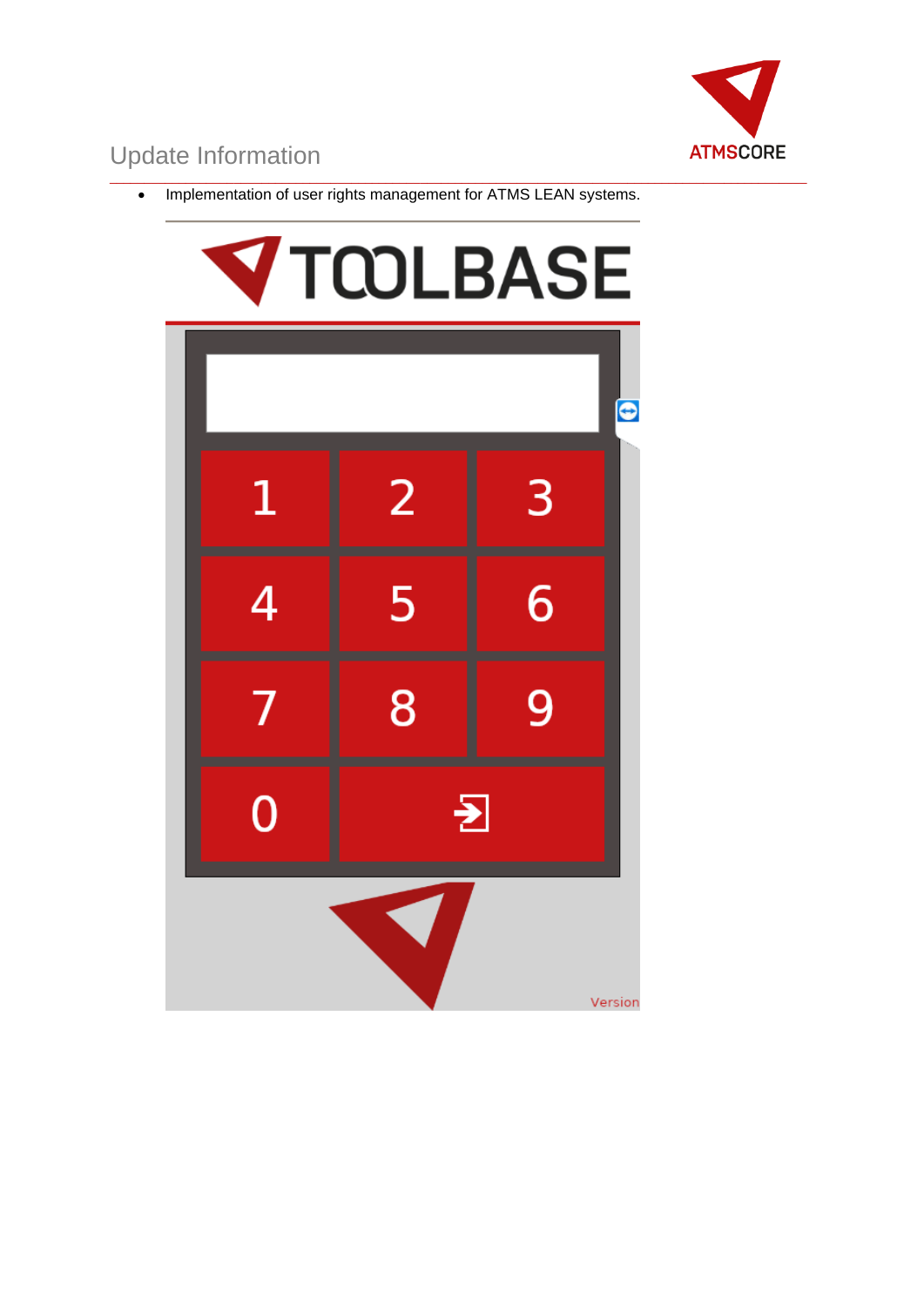

• New software module ATMS CORE "Server" with "Server License". Can be ordered from October 2020.

### **Software module ATMS CORE "Server"**

ATMS CORE module "Server" Expansion to ATMS CORE module "Base"

o Client function, administration of several Toolbase systems via a central database as different clients with the same master data

Additional hardware and software products may be required for the software function. These are not included in the software module and must be requested separately from Achterberg.

Additional technician hours may be required to set up the server module. These are not included in the software module and must be ordered separately. This support can be requested from Achterberg.

\_\_\_\_\_\_\_\_\_\_\_\_\_\_\_\_\_\_\_\_\_\_\_\_\_\_\_\_\_\_\_\_\_\_\_\_\_\_\_\_\_\_\_\_\_\_\_\_\_\_\_\_\_\_\_\_\_\_\_\_\_\_\_\_\_\_\_\_\_\_\_\_\_\_\_\_\_\_\_\_\_\_\_\_\_\_\_\_\_\_\_\_\_\_\_\_\_\_\_\_\_

### **License module ATMS CORE "Server License"**

ATMS CORE module "Server License" Part of the ATMS CORE module "Server"

- o License fee for using the ATMS CORE server software
- o Free hotline service during normal business hours of Achterberg GmbH (MESZ+01:00 - Monday to Thursday between 8:00 a.m. and 4:00 p.m. and Friday between 8:00 a.m. and 2:30 p.m., with the exception of public holidays in North Rhine-Westphalia, at the current number +49 2043 37895 444 or e-mail to Service@Achterberg-GmbH.de
- o technical advice on software modules of the ATMS CORE server software
- o Troubleshooting, error handling and corrections to the ATMS CORE server software in the event of reproducible defects within a reasonable time period
- $\circ$  Update of the software version when available by providing the new version as a download with installation carried out by the customer himself

For further services / maintenance (installations, master data maintenance, checking and creating evaluations, setting up and checking interfaces, software updates, e-mail connection tests, ...) or defects for which Achterberg is not responsible, additional technician hours may be incurred. These are not included in the module and must be ordered / billed separately. This support can be requested from Achterberg.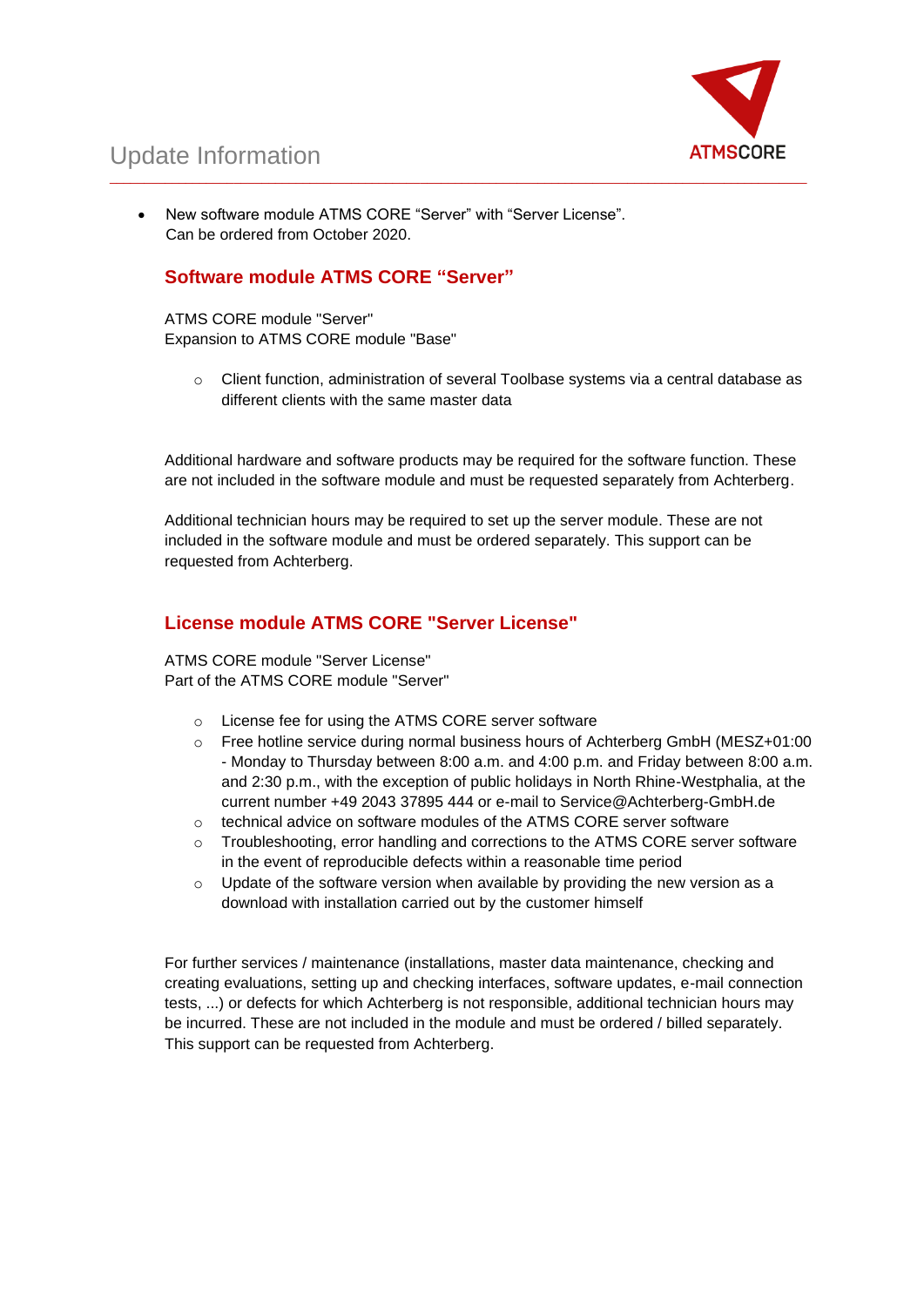

• New software ATMS CORE "Lean" with "Lean License"

## **Software module ATMS CORE "Lean"**

#### ATMS CORE module "Lean"

Single-user version without master data maintenance

The basic requirement is the license module ATMS CORE "Lean-License" The basic requirement is a master system with the module ATMS CORE "Server" or ATMS CORE "Cloud"

\_\_\_\_\_\_\_\_\_\_\_\_\_\_\_\_\_\_\_\_\_\_\_\_\_\_\_\_\_\_\_\_\_\_\_\_\_\_\_\_\_\_\_\_\_\_\_\_\_\_\_\_\_\_\_\_\_\_\_\_\_\_\_\_\_\_\_\_\_\_\_\_\_\_\_\_\_\_\_\_\_\_\_\_\_\_\_\_\_\_\_\_\_\_\_\_\_\_\_\_\_

- o Modern uniform surface color design
- o Management of items in the "new" state
- o Manage from a user account
- o Simple product group management
- o Registration by entering a number combination
- o Control for certain Toolbase machine systems (AR-18L, AR-18S, AW-6L, EB-6, ES-40L)
- $\circ$  Master data maintenance, evaluations and orders only via the associated master system with module ATMS CORE "Server" or ATMS CORE "Cloud".

The ATMS CORE Lean software can only be ordered together with a corresponding control type, Toolbase Control LEAN.

### **License module ATMS CORE "Lean License"**

ATMS CORE module "Lean License" Part of the ATMS CORE module "Lean"

- o License fee for using the ATMS CORE LEAN software
- o Free hotline service during normal business hours of Achterberg GmbH (MESZ+01:00 - Monday to Thursday between 8:00 a.m. and 4:00 p.m. and Friday between 8:00 a.m. and 2:30 p.m., with the exception of public holidays in North Rhine-Westphalia, at the current number +49 2043 37895 444 or e-mail to Service@Achterberg-GmbH.de
- o technical advice on software modules of the ATMS CORE LEAN server software
- o Troubleshooting, error handling and corrections to the ATMS CORE LEAN server software in the event of reproducible defects within a reasonable time period
- o Update of the software version when available by providing the new version as a download with installation carried out by the customer himself

For further services / maintenance (master data maintenance, software updates, server connection tests, ...) or defects for which Achterberg is not responsible, additional technician hours may be required. These are not included in the module and must be ordered / billed separately. This support can be requested from Achterberg.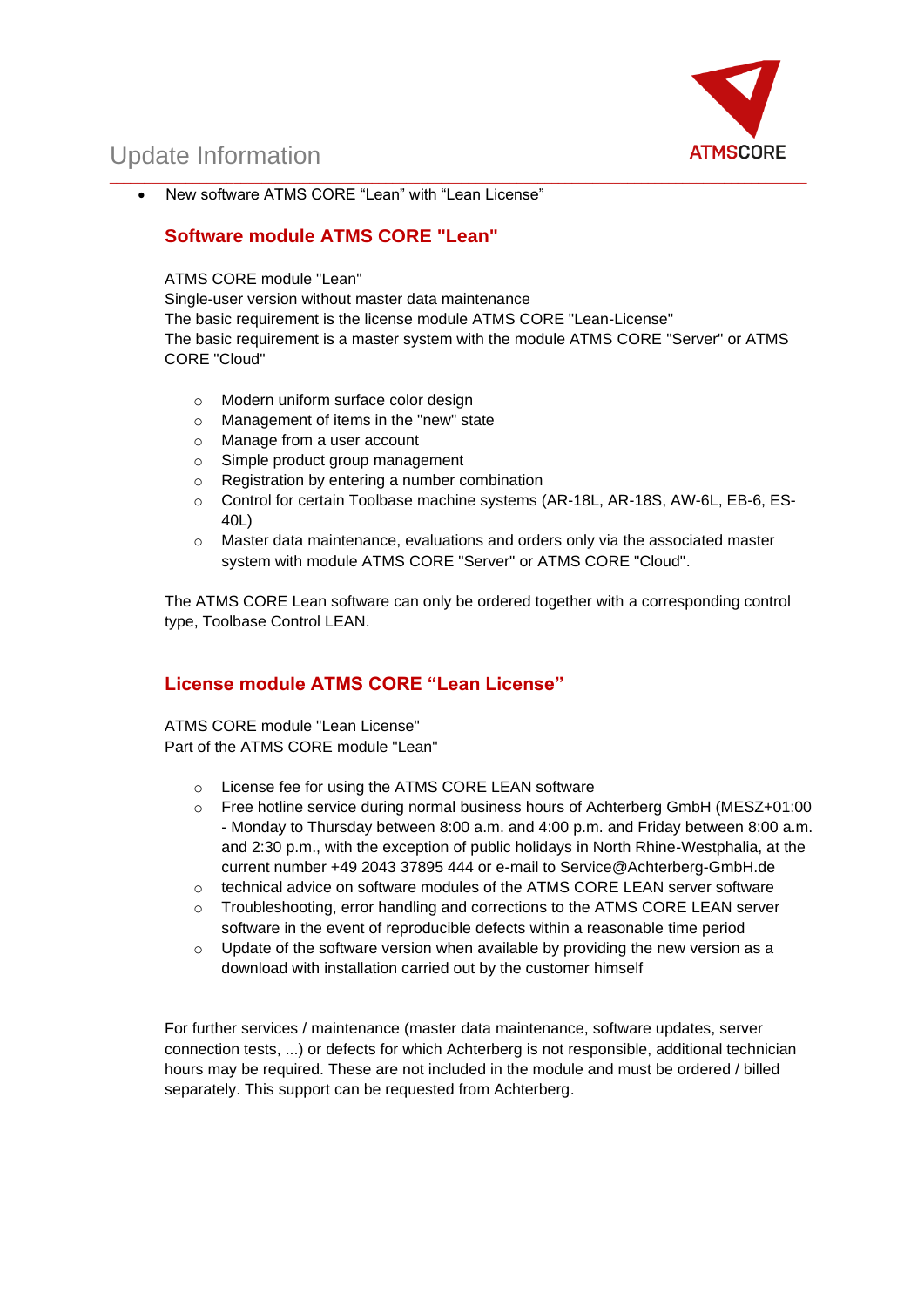

### **Further development:**

• Adaptation of the partial quantity output to ATMS CORE module "Server". In the future it will be possible to manage the same items or item status in devices with partial quantity output as well as in devices without partial quantity output. The type of output is only controlled via the settings on the device. The fields in the article master for entering the partial quantity management have been removed.

\_\_\_\_\_\_\_\_\_\_\_\_\_\_\_\_\_\_\_\_\_\_\_\_\_\_\_\_\_\_\_\_\_\_\_\_\_\_\_\_\_\_\_\_\_\_\_\_\_\_\_\_\_\_\_\_\_\_\_\_\_\_\_\_\_\_\_\_\_\_\_\_\_\_\_\_\_\_\_\_\_\_\_\_\_\_\_\_\_\_\_\_\_\_\_\_\_\_\_\_\_

The order in which items are filled and removed has been adjusted accordingly. This is now only done on devices without partial quantity output (according to FIFO as far as possible) and then on devices with partial quantity output (according to FIFO as far as possible). Please note this important change when adapting interfaces and evaluations. Please check existing interfaces and evaluations. These may have to be adjusted. This cannot be done automatically.

A corresponding quantity interval must also be entered if items that were previously configured without a partial quantity are assigned to devices with a partial quantity. Otherwise, there will be a partial quantity output of the items in the future, contrary to the previous procedure.

• Adaptation of the IM3 interface to the ATMS CORE requirements. The IM3 interface offers the possibility of a defined data exchange between SAP and ATMS CORE using fixed files and processes. Booking data and inventory data are transferred to SAP and item data is read in from SAP once a day. Transport orders for incoming goods are also transferred online from SAP and completed transport orders are reported back to SAP. After activating the IM3 administration, the data can be maintained in the location under the IM3 tab.

| Location<br><b>Back</b><br>Laptop Grewing Settings > Edit location |                                         |                                         |                                             |                             |                       |                      | <b>V</b> TCOLBASE      |                    |            | А |  |
|--------------------------------------------------------------------|-----------------------------------------|-----------------------------------------|---------------------------------------------|-----------------------------|-----------------------|----------------------|------------------------|--------------------|------------|---|--|
| <b>Settings</b><br><b>User</b><br><b>Cost centers</b>              | Item                                    | <b>Stock</b>                            | <b>Reports</b>                              | Order                       | <b>Administration</b> |                      |                        |                    |            |   |  |
| Location                                                           |                                         | <b>Transaction files</b>                |                                             |                             | <b>E-Mail address</b> | <b>Tool manager</b>  | <b>Supplier files</b>  | Administrator      | <b>IM3</b> |   |  |
| <b>File transmission</b>                                           | Order number circle                     |                                         |                                             | Design of the search fields |                       | <b>Service works</b> | <b>Colour settings</b> | <b>Cost center</b> | Item group |   |  |
| IM3 export Transactions path                                       |                                         | C:\ATMS.CORE\IM3\Booking\               |                                             |                             |                       |                      |                        |                    |            |   |  |
|                                                                    |                                         |                                         |                                             |                             |                       |                      |                        |                    |            |   |  |
| IM3 export stock file                                              |                                         |                                         | C:\ATMS.CORE\IM3\Inventory\Bestand.txt      |                             |                       |                      |                        |                    |            |   |  |
|                                                                    |                                         |                                         |                                             |                             |                       |                      |                        |                    |            |   |  |
| IM3 import item master data                                        |                                         |                                         | C:\ATMS.CORE\IM3\Material\Materialstamm.txt |                             |                       |                      |                        |                    |            |   |  |
|                                                                    |                                         |                                         |                                             |                             |                       |                      |                        |                    |            |   |  |
| IM3 import time                                                    | 0600                                    |                                         |                                             |                             |                       |                      |                        |                    |            |   |  |
| IM3 import transport order path                                    | C:\ATMS.CORE\IM3\TransportOrder\Import\ |                                         |                                             |                             |                       |                      |                        |                    |            |   |  |
|                                                                    | $\ddotsc$                               |                                         |                                             |                             |                       |                      |                        |                    |            |   |  |
| IM3 transport order search mask                                    | TO*.txt                                 |                                         |                                             |                             |                       |                      |                        |                    |            |   |  |
| IM3 export transport order path                                    |                                         | C:\ATMS.CORE\IM3\TransportOrder\Export\ |                                             |                             |                       |                      |                        |                    |            |   |  |
|                                                                    | $\cdots$                                |                                         |                                             |                             |                       |                      |                        |                    |            |   |  |
| IM3 log file                                                       |                                         |                                         | C:\ATMS.CORE\IM3\logs\IM3.log               |                             |                       |                      |                        |                    |            |   |  |
|                                                                    |                                         |                                         |                                             |                             |                       |                      |                        |                    |            |   |  |

The following standard entries are provided for IM3:

Alternatively, the directories can also be located on a server. Both a drive path and a UNC path can be stored for this purpose. The log file should still be written locally for support reasons (recommended).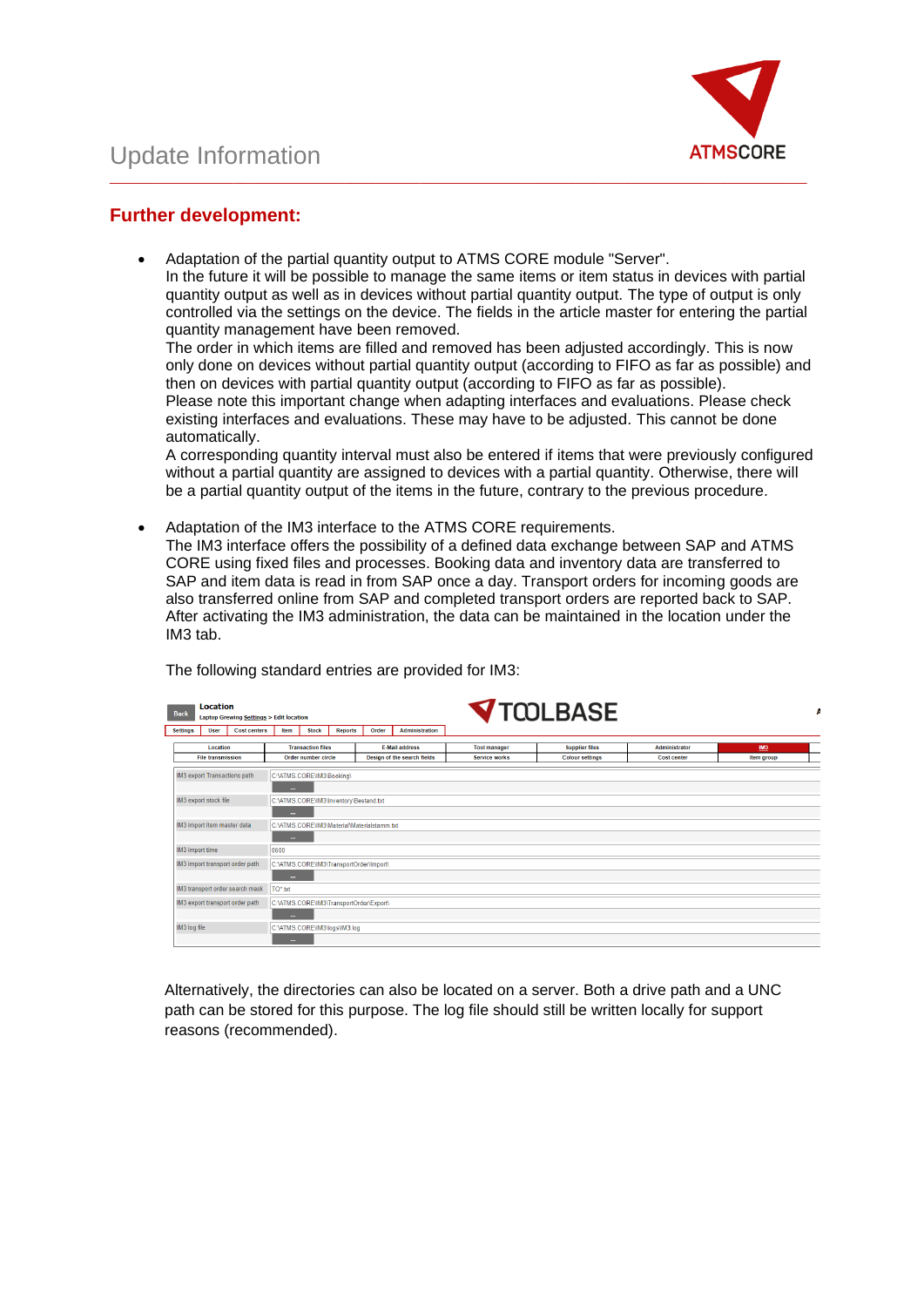

\_\_\_\_\_\_\_\_\_\_\_\_\_\_\_\_\_\_\_\_\_\_\_\_\_\_\_\_\_\_\_\_\_\_\_\_\_\_\_\_\_\_\_\_\_\_\_\_\_\_\_\_\_\_\_\_\_\_\_\_\_\_\_\_\_\_\_\_\_\_\_\_\_\_\_\_\_\_\_\_\_\_\_\_\_\_\_\_\_\_\_\_\_\_\_\_\_\_\_\_\_ **Description of the IM3 files for data exchange with SAP:**

#### **Booking file**

The booking file is always written on the start page of the software.

It contains the data from the bookings that have not yet been transferred.

The target directory for the booking data is  $\dots \setminus$  IM3  $\setminus$  Booking  $\setminus$ 

A text file is written for each booking line with the booking number as the file name and the ending ATS. All data in the file is marked with | (Pipe) separated. The file does not contain any headings.

Only bookings of withdrawals and cancellation of withdrawals are written to the file. 201 is transferred as the booking type for withdrawals and 202 for cancellation of withdrawals.

It contains the following data without a heading in the following order:

Date | Time | Username | Booking type (201 or 202) | Item number | Amount | Workplace | Location (plant) | Location number (storage location)

#### **Inventory reconciliation**

C: \ ATMS.CORE \ IM3 \ bin \Bestand.exe must be started for the inventory reconciliation. According to the information stored in the location, a file is generated named Bestand.txt in the ... \ IM3 \ Inventory \ directory.

It contains the following data without a heading in the following order separated by a pipe (|):

Item number | Tool condition number | Maximum stock | Stock

The file can be generated by starting the EXE in a time-controlled manner via the Windows task scheduler or manually if necessary.

#### **Material master reconciliation**

A file for the material master reconciliation is provided by SAP. This file must be stored in the directory… \ IM3 \ Material \ in accordance with the information stored in the location. The file must be called Materialstamm txt.

It contains the following data without a heading in the following order separated by a pipe (|):

Item number | Item name | Item number of supplier | Supplier number | Reorder point | Maximum stock | PU (price unit) | Price new

ATMS CORE checks once a day on the start page at a time that can be set in the location whether a file is ready to be read. Only master data is updated based on the item number, but no new items are created.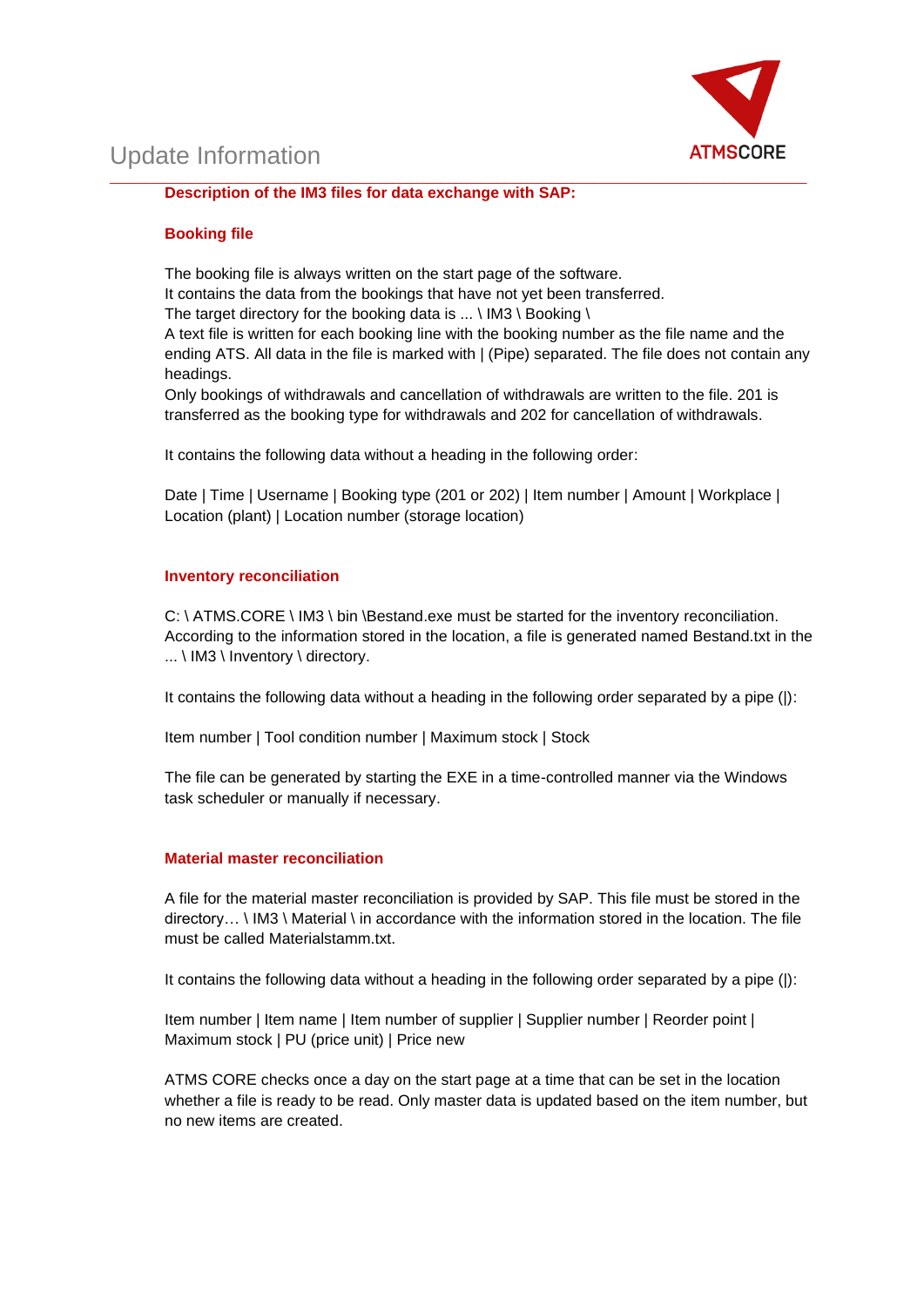

#### **Transport orders**

#### From SAP to ATMS CORE:

A file with the transport orders for goods receipts is made available by SAP. The file must be stored in the directory... \ IM3 \ TransportOrder \ Import \ in accordance with the information stored in the location.

\_\_\_\_\_\_\_\_\_\_\_\_\_\_\_\_\_\_\_\_\_\_\_\_\_\_\_\_\_\_\_\_\_\_\_\_\_\_\_\_\_\_\_\_\_\_\_\_\_\_\_\_\_\_\_\_\_\_\_\_\_\_\_\_\_\_\_\_\_\_\_\_\_\_\_\_\_\_\_\_\_\_\_\_\_\_\_\_\_\_\_\_\_\_\_\_\_\_\_\_\_

The file always starts with the characters TO followed by the transport request number and the ending .txt.

When ATMS CORE has processed the file, the extension .tmp is added.

ATMS CORE always checks on the start page whether there are new files waiting to be read. The valid search filter is defined in the location via the search mask field (the standard would be TO \* .txt)

The expected structure of the file is as follows:

Date | Time | Transport order number | Amount | Order number | Item number

The fields are separated by a pipe and without a heading. Quantity is a decimal number with 3 digits after the decimal point. The decimal separator is the point.

#### From ATMS CORE to SAP:

After the transport order has been filled and completed, the ATMS CORE software writes a response file. This is written in the directory... \ IM3 \ TransportOrder \ Export \. The file is named like the transport order number followed by the ending .txt.

It has the following content without a heading:

Transport order number | Item number | Filled amount

• The preconfigured flap types for the dispenser type Toolbase Professional EL with flap has been expanded by 4 new grid formats: 36 flaps (6x6), 12 flaps (6x2), 6 flaps (1x6) and 18 flaps (6x3)

 $\overline{\mathbf{v}}$ 1234  $4(2x2)$  $\blacksquare$ 6 (1x6)  $8(2x4)$ 12 (6x2)  $16(4x4)$ 18 (6x3) 24 (6x4) 36 (4x9) 36 (6x6) 54 (6x9)

The following grids are now available for selection: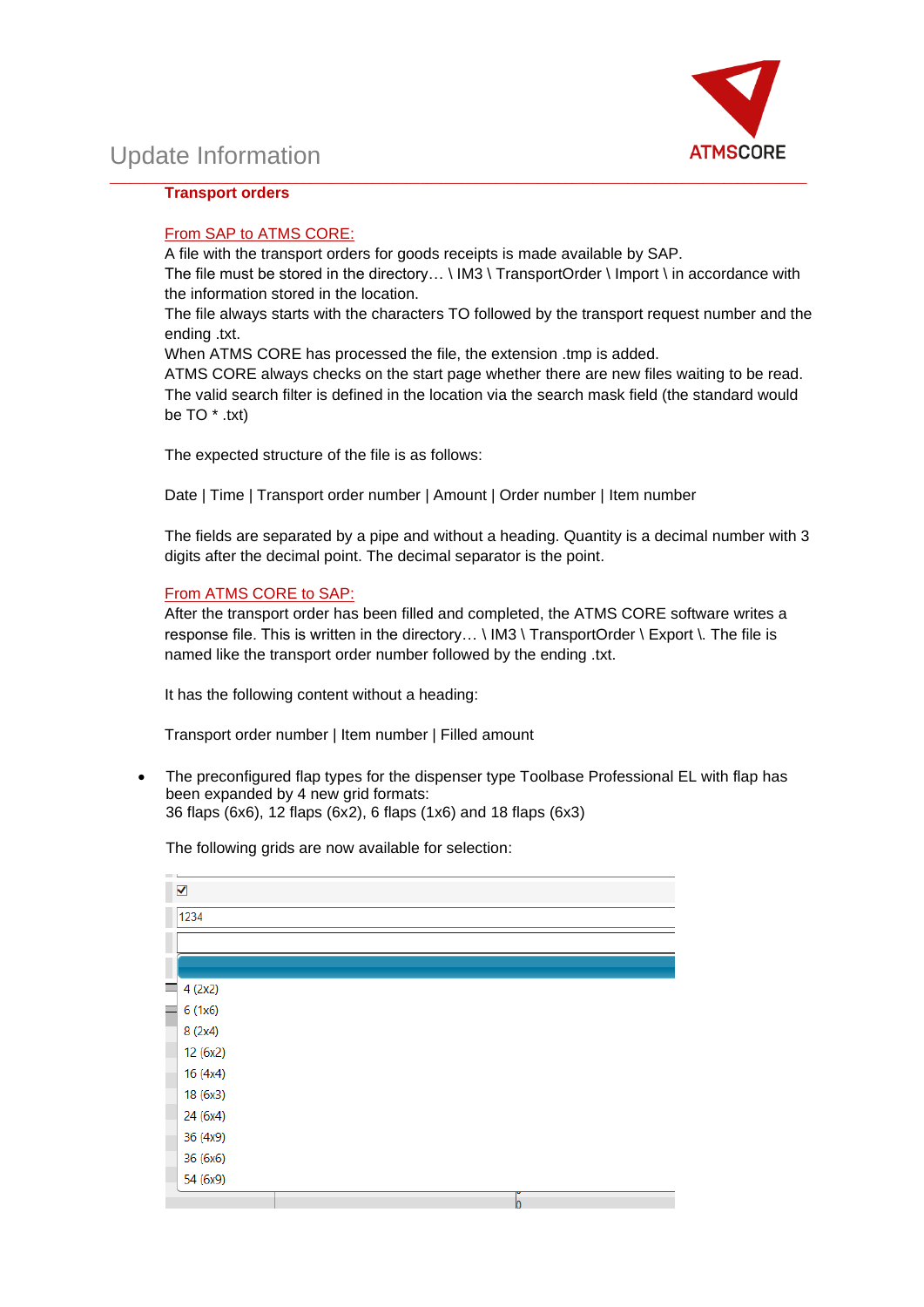

• Expansion of the ATMS CORE "Full" software module to include FTP management for orders for all software modules delivered from November 2020. Systems that have already been delivered can be expanded to include the function using a License RENEWAL.

\_\_\_\_\_\_\_\_\_\_\_\_\_\_\_\_\_\_\_\_\_\_\_\_\_\_\_\_\_\_\_\_\_\_\_\_\_\_\_\_\_\_\_\_\_\_\_\_\_\_\_\_\_\_\_\_\_\_\_\_\_\_\_\_\_\_\_\_\_\_\_\_\_\_\_\_\_\_\_\_\_\_\_\_\_\_\_\_\_\_\_\_\_\_\_\_\_\_\_\_\_

• Implementation of a new secure login procedure for external access to ATMS CORE NET. The login procedure can be set via a config file and changed according to customer requirements.

Up to now, the following registration rules have applied to ATMS CORE NET:

- Password and PIN are displayed in encrypted form
- Only the PIN is encrypted and stored in the database
- Password can only be changed via the user area
- Registration ATMS CORE and ATMS CORE NET identical
- Access via ATMS CORE to ATMS CORE NET possible without further registration

Upon activating the higher security level (cloud login), the following rules apply to login:

- No more login only with password
- Standard accounts are removed
- Requirement of a new password if forgotten possible (e-mail address must be stored)
- Renew password every 6 months (adjustable)
- Lock out the user for 5 minutes after 3 unsuccessful attempts
- Logging of access attempts
- Log on to ATMS CORE with the old password and PIN
- Access via ATMS CORE to ATMS CORE NET (Settings area) is no longer possible without additional login with the cloud login

For access to ATMS CORE NET, new fields have been added to the users for the changed access data. The login data for the cloud login are stored here and the password can be changed if necessary. Access can also be blocked.

| $\approx$ ATMS             | $\times$                                          |                |
|----------------------------|---------------------------------------------------|----------------|
| <b>User</b><br><b>Back</b> | Laptop Grewing Settings > Select user > Edit user |                |
| Settings<br>User           | Cost centers<br>Item<br>Stock<br>Reports<br>Order | Administration |
| <b>User</b>                | Reports<br>System assignment                      |                |
|                            |                                                   |                |
| Name                       | Admin Kunde                                       |                |
| User group                 | Administrator                                     |                |
| Language                   | Deutsch (Deutschland) (G<br><b>CONTROLLY AT</b>   |                |
| Cost center                |                                                   |                |
| D.<br>oword                | 8888                                              |                |
| PIN                        |                                                   |                |
| New PIN                    |                                                   |                |
| Department                 |                                                   |                |
| Active                     | $\boxtimes$                                       |                |
| E-Mail address             |                                                   |                |
| Cloud name für login       | Administrator                                     |                |
| Cloud password             |                                                   |                |
| new password               |                                                   |                |
| Login locked               | $\Box$                                            |                |

In order to use the "Forgot password" function, an email address for the user is required. The e-mail address field for the user must be filled with a valid address. An SMTP server for sending e-mails must be set up and active on the system.

To activate the function, please contact Achterberg support.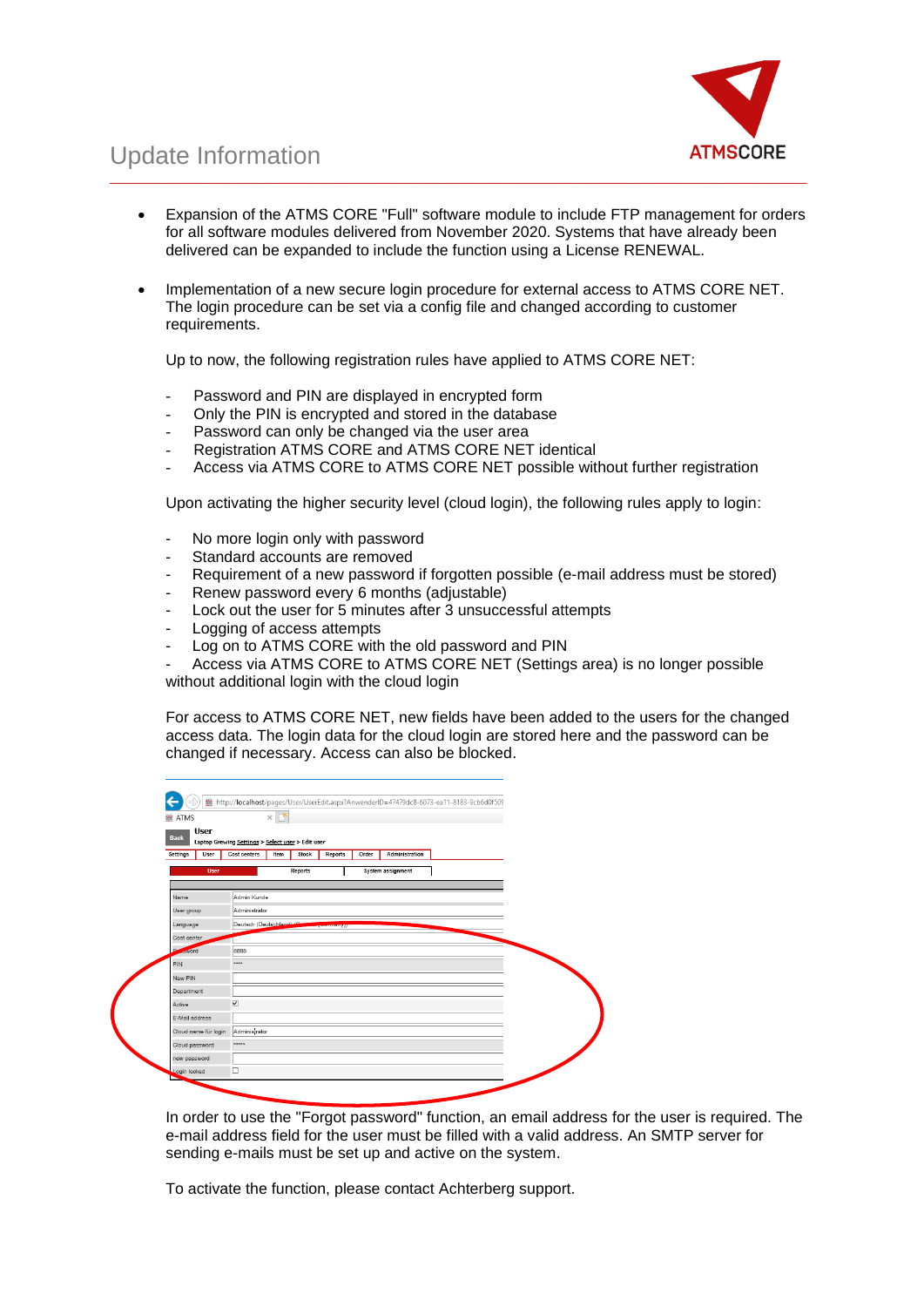

• Extension of the product group management by the new function "Continue if only one selection". This has the effect that if, due to the configuration, the user only has one option for the product groups, the software automatically selects this and jumps to the next in the software sequence.

\_\_\_\_\_\_\_\_\_\_\_\_\_\_\_\_\_\_\_\_\_\_\_\_\_\_\_\_\_\_\_\_\_\_\_\_\_\_\_\_\_\_\_\_\_\_\_\_\_\_\_\_\_\_\_\_\_\_\_\_\_\_\_\_\_\_\_\_\_\_\_\_\_\_\_\_\_\_\_\_\_\_\_\_\_\_\_\_\_\_\_\_\_\_\_\_\_\_\_\_\_

This function can be activated in the location under the product groups tab. The function is only displayed if "Item groups with mandatory input" is activated. Show product group "All" must not be activated.

| Location                                       | <b>Transaction files</b> | <b>E-Mail address</b> |  |
|------------------------------------------------|--------------------------|-----------------------|--|
| Service works                                  | <b>Colour settings</b>   | Cost center           |  |
| Item groups                                    | ☑                        |                       |  |
| Show item group "All"                          | П                        |                       |  |
| Search item groups                             | □                        |                       |  |
| Item groups with mandatory input               | ⊽                        |                       |  |
| Futher if only one selection                   | □                        |                       |  |
| tem group colonion by return of used its       | -                        |                       |  |
| Item group selection by return of blunt items  | $\Box$                   |                       |  |
| Item group selection at refill of new items    | П                        |                       |  |
| Item group selection at refill of used items   | ⊔                        |                       |  |
| Item group selection at refill regrinded items | ⊔                        |                       |  |
| Item group selection at refill of loan tools   | □                        |                       |  |
| Tile view                                      | ⊽                        |                       |  |

## **Bug fixing:**

- Fixed the problem that the stock list was displayed per compartment and not cumulatively per drawer / level.
- Fixed the problem that the Analysis area could not be controlled via its own user group right. Now there is a separate user group right for the analysis area.
- Fixed the problem that old evaluations are not converted correctly when opened in ATMS CORE.
- Fixed the problem that reports with a # in their name are no longer displayed.
- Fixed the problem that the checkbox for Total fields was not displayed in the reports.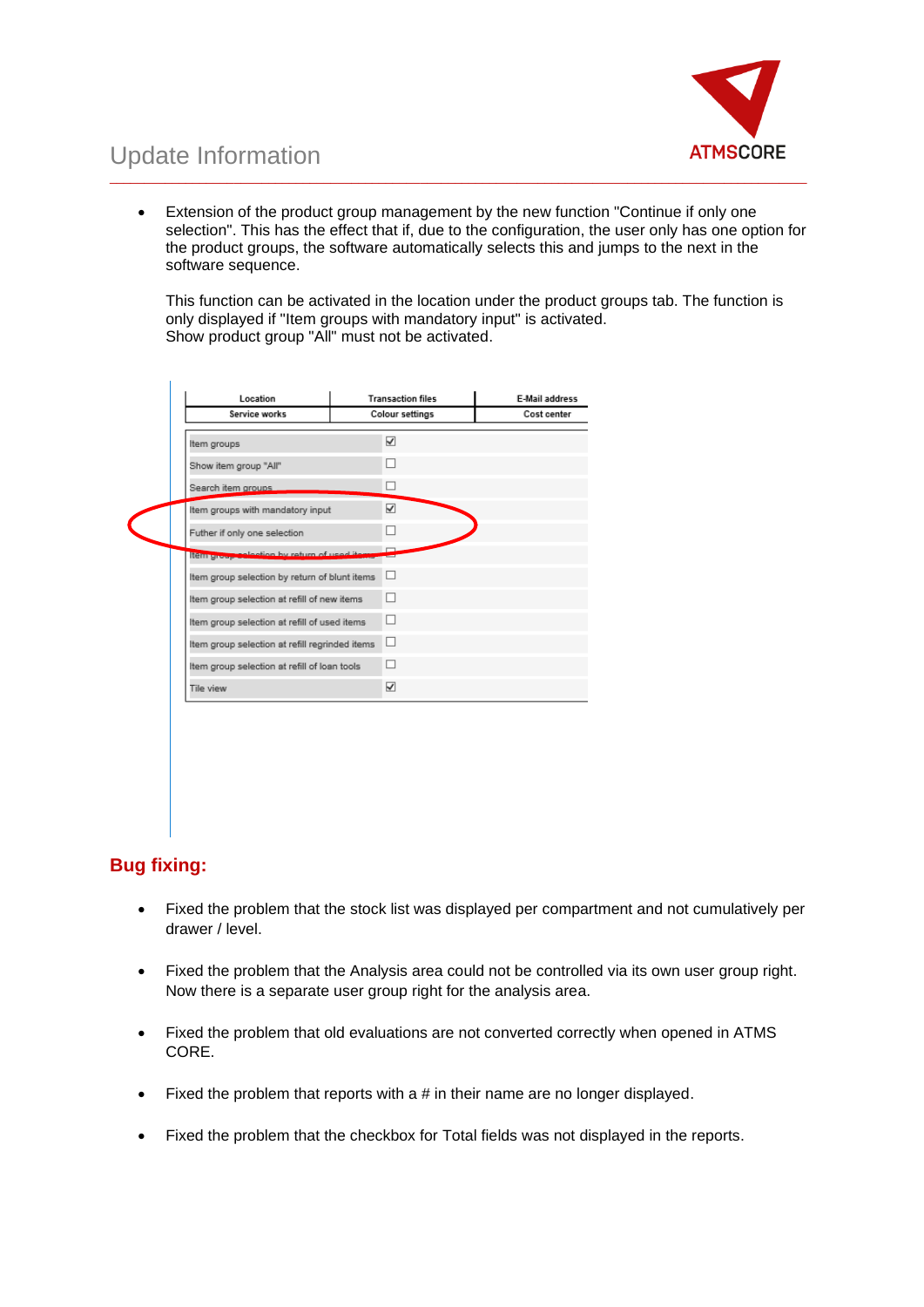

- \_\_\_\_\_\_\_\_\_\_\_\_\_\_\_\_\_\_\_\_\_\_\_\_\_\_\_\_\_\_\_\_\_\_\_\_\_\_\_\_\_\_\_\_\_\_\_\_\_\_\_\_\_\_\_\_\_\_\_\_\_\_\_\_\_\_\_\_\_\_\_\_\_\_\_\_\_\_\_\_\_\_\_\_\_\_\_\_\_\_\_\_\_\_\_\_\_\_\_\_\_ • Adaptation of the machine type AW-6L so that it also takes the opening state of the door into account in the process. The software now reports when the door is still open.
	- Fixed the problem that transmitted orders were not displayed in the order management.
	- Fixed the problem that not all connection strings in the config files were encrypted.
	- Fixed the problem that not all jump points were displayed correctly in the breadcrumb navigation bar.
	- Fixed the problem that the loan tool handover did not work if the storage location of the first removal was deleted.
	- Fixed the problem that the delete button in the journals did not work.
	- Fixed the problem that changes to column properties in the journals were not saved correctly.
	- Fixed the problem that the printing of the page preview in the journals did not work properly.
	- Elimination of the problem that when canceling the filling of loan tools, the software hangs if the ID numbers were no longer available.
	- Correction of the problem that an error message occurred during the compartment visualization when saving if loan tools with ID numbers were stored in a drawer.
	- Fixed the problem that a red footer text was displayed in the printout in evaluations and journals.
	- Fixed the problem that the software crashed when using the Relocate item function.
	- Fixed the problem that the wrong tool status was output during the item inspection.
	- Fixed the problem that reservations for items were not saved.
	- Fixed the problem that the inventory control via selection of the item did not work correctly.
	- Correction of the problem that with the function "old before new" no new tool was issued after the blunt tool was returned.
	- Fixed the problem that the performance of the software deteriorated when the same items with different cost centres were removed.
	- Fixed the problem of missing jump points in the breadcrumb navigation when returning loan tools from the status.
	- Elimination of various translation errors in the ID number, document management and other menus.
	- Fixed the problem that the quantity interval could be set to 0 when importing an items.